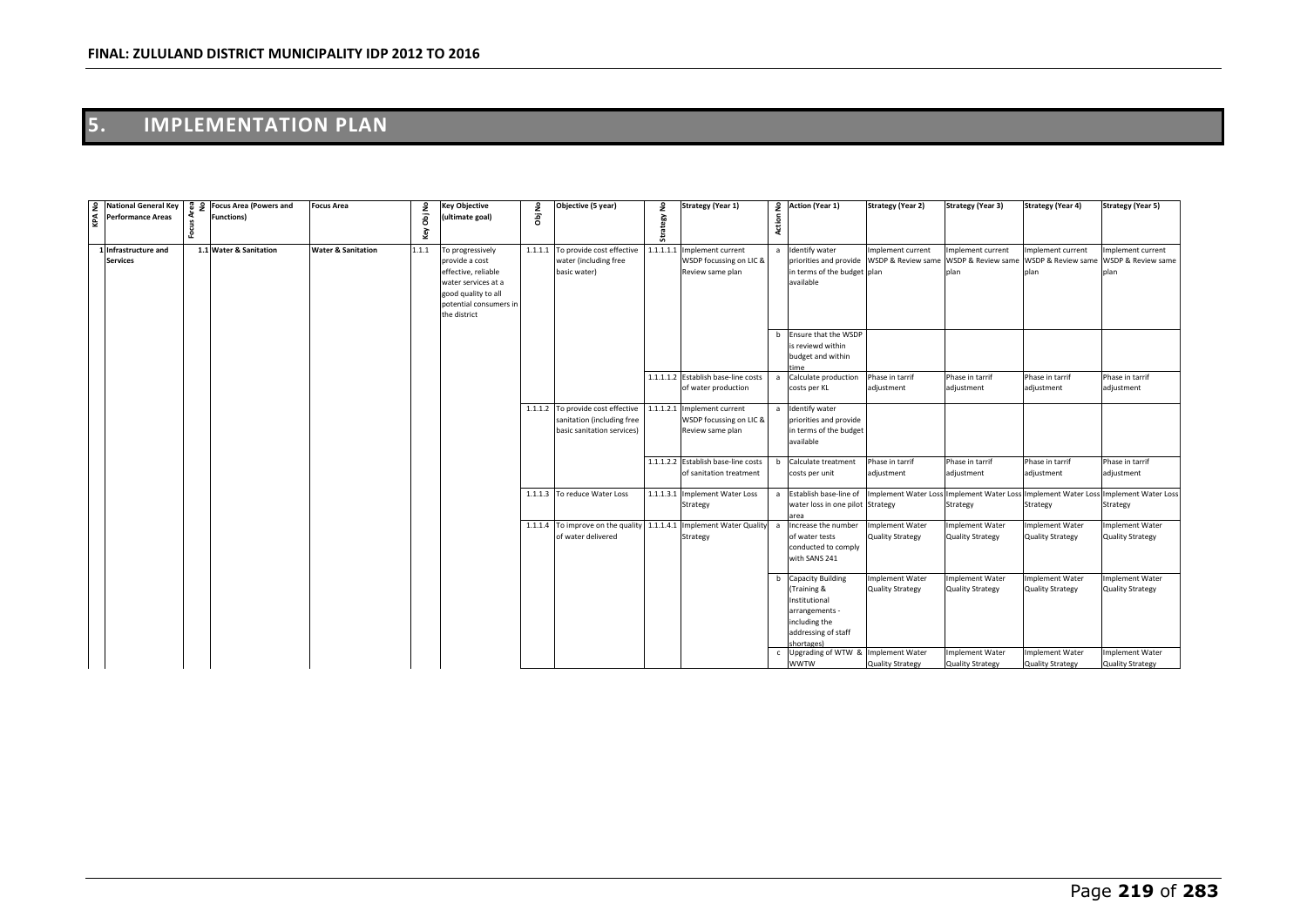| $\frac{2}{3}$ National General Key<br>$\frac{4}{3}$ Performance Areas | $\frac{9}{11}$ $\frac{9}{2}$ Focus Area (Powers and<br>훈 및 Functions) | <b>Focus Area</b>             | Key   | $\overline{8}$ $\overline{2}$ Key Objective<br>(ultimate goal)                                                                                    | Obj No | Objective (5 year)                                                                       | egy<br>No<br>Strat | <b>Strategy (Year 1)</b>                                                                              | Action | 2 Action (Year 1)                                                                    | <b>Strategy (Year 2)</b>                                                             | <b>Strategy (Year 3)</b>                                                                                                             | <b>Strategy (Year 4)</b>                                  | <b>Strategy (Year 5)</b>                                  |
|-----------------------------------------------------------------------|-----------------------------------------------------------------------|-------------------------------|-------|---------------------------------------------------------------------------------------------------------------------------------------------------|--------|------------------------------------------------------------------------------------------|--------------------|-------------------------------------------------------------------------------------------------------|--------|--------------------------------------------------------------------------------------|--------------------------------------------------------------------------------------|--------------------------------------------------------------------------------------------------------------------------------------|-----------------------------------------------------------|-----------------------------------------------------------|
| 1 Infrastructure and<br><b>Services</b>                               | 1.1 Water & Sanitation                                                | <b>Water &amp; Sanitation</b> | 1.1.1 | To progressively<br>provide a cost<br>effective, reliable<br>water services at a<br>good quality to all<br>potential consumers in<br>the district |        | 1.1.1.5 To provide effective<br><b>Customer Care</b>                                     |                    | 1.1.1.5.1 To improve the current<br><b>Customer Care System</b>                                       |        | a Identify and Analyse<br>shortgoings of System                                      |                                                                                      |                                                                                                                                      |                                                           |                                                           |
|                                                                       |                                                                       |                               |       |                                                                                                                                                   |        |                                                                                          |                    |                                                                                                       |        | b Prepare and<br>implement a plan to<br>address the<br>shortgoings                   |                                                                                      |                                                                                                                                      |                                                           |                                                           |
|                                                                       |                                                                       |                               |       |                                                                                                                                                   |        | 1.1.1.6 To ensure compliance<br>with relevant water<br>legislation                       |                    | 1.1.1.6.1 Review and implement<br>legislated water policies<br>& Bylaws                               | a      | To develop a<br>Compliance Checklist implement legislated<br>b To identify areas for | Review and<br>water policies &<br>Bylaws                                             | Review and<br>implement legislated<br>water policies                                                                                 | Review and<br>implement legislated<br>water policies      | Review and<br>implement legislated<br>water policies      |
|                                                                       |                                                                       |                               |       |                                                                                                                                                   |        |                                                                                          |                    |                                                                                                       |        | review<br>c Review identified<br>areas & implement                                   |                                                                                      |                                                                                                                                      |                                                           |                                                           |
|                                                                       |                                                                       |                               |       |                                                                                                                                                   |        | 1.1.1.7 To effectively utilise grant 1.1.1.7.1<br>allocation for water and<br>sanitation |                    | Implementation of the<br><b>WSDP</b>                                                                  |        | a Prioritisation of<br>projects                                                      | <b>WSDP</b>                                                                          | Implementation of the Implementation of the Implementation of the Implementation of the<br>WSDP                                      | <b>WSDP</b>                                               | <b>WSDP</b>                                               |
|                                                                       |                                                                       |                               |       |                                                                                                                                                   |        | 1.1.1.8 To deliver and regulate<br>water services in a<br>structured manner              |                    | 1.1.1.8.1 To effectively regulate<br>and monitor WSP's and<br><b>Water Services</b><br>Intermediaries |        | a Review & implement<br>Water Policies &<br>Bylaw                                    | To effectively regulate<br>and monitor WSP's<br>and Water Services<br>Intermediaries | To effectively regulate To effectively regulate To effectively regulate<br>and monitor WSP's<br>and Water Services<br>Intermediaries | and monitor WSP's<br>and Water Services<br>Intermediaries | and monitor WSP's<br>and Water Services<br>Intermediaries |
|                                                                       |                                                                       |                               |       |                                                                                                                                                   |        |                                                                                          |                    |                                                                                                       |        | b Conduct monthly WSP<br>meetings to discuss<br>water provision<br>related matters   |                                                                                      |                                                                                                                                      |                                                           |                                                           |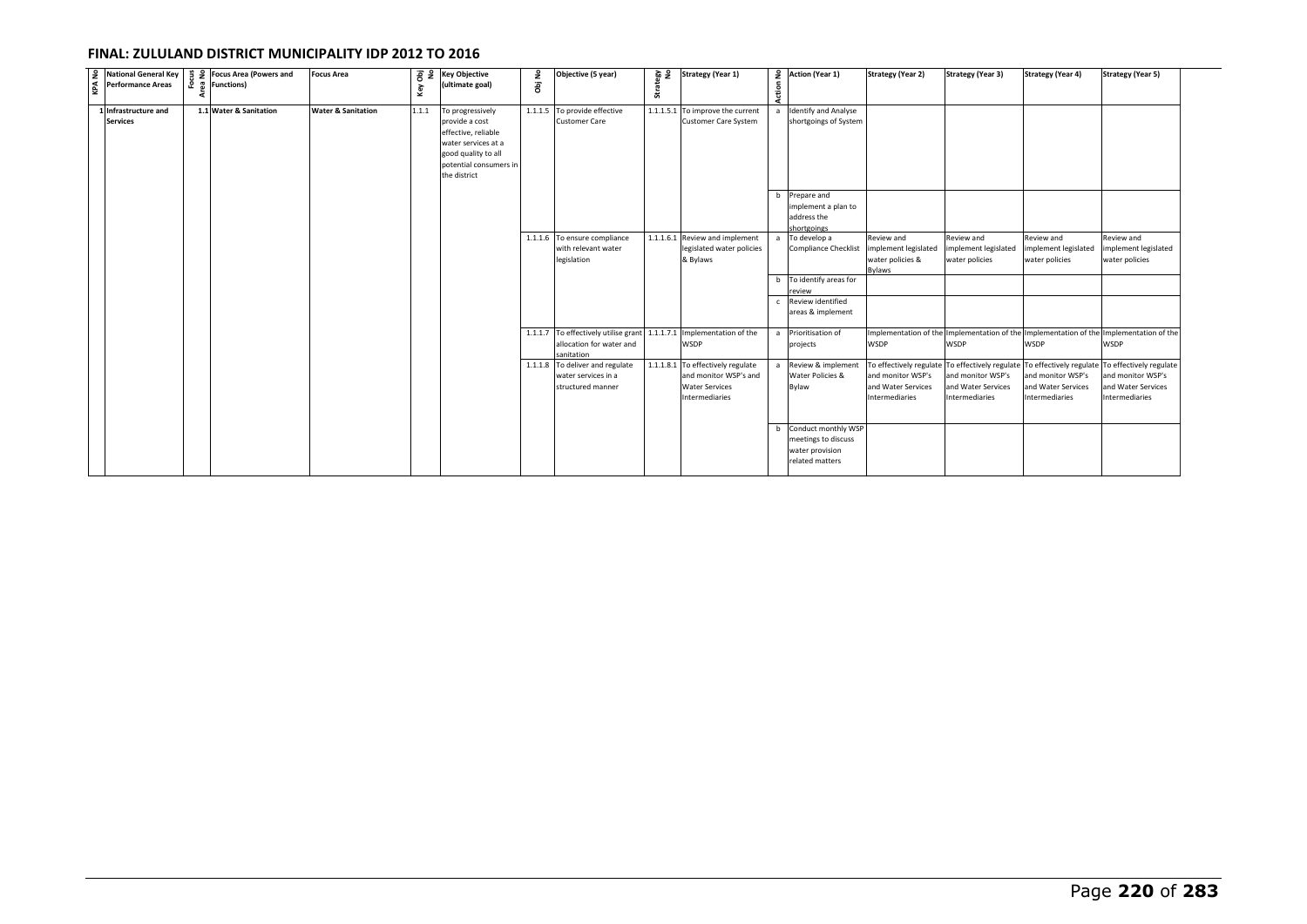| National General Key<br>Performance Areas | 운   | g 9 Focus Area (Powers and<br>္မ်ိဳ Functions)                  | <b>Focus Area</b>                                           | Κeγ   | B <sub>2</sub> Key Objective<br>(ultimate goal)                                                                             | ObjNo   | Objective (5 year)                                                                                                                         | ទី ទី<br>Strat | <b>Strategy (Year 1)</b>                                                                                    | Action | 2 Action (Year 1)                                                                                                                  | <b>Strategy (Year 2)</b>                                                                                                         | Strategy (Year 3)                                                                                                        | <b>Strategy (Year 4)</b>                                                                                                  | <b>Strategy (Year 5)</b>                                                                                                  |
|-------------------------------------------|-----|-----------------------------------------------------------------|-------------------------------------------------------------|-------|-----------------------------------------------------------------------------------------------------------------------------|---------|--------------------------------------------------------------------------------------------------------------------------------------------|----------------|-------------------------------------------------------------------------------------------------------------|--------|------------------------------------------------------------------------------------------------------------------------------------|----------------------------------------------------------------------------------------------------------------------------------|--------------------------------------------------------------------------------------------------------------------------|---------------------------------------------------------------------------------------------------------------------------|---------------------------------------------------------------------------------------------------------------------------|
| Infrastructure and<br><b>Services</b>     |     | 1.2 Municipal Airports (District) Municipal Airports (District) |                                                             | 1.2.1 | To viably operate &<br>maintain a Regional<br>Airport that<br>contributes to the<br>growth & development<br>of the district | 1.2.1.1 | To implement identified<br>activities in airport<br>implementation plan as<br>aligned to budget                                            | 1.2.1.1.1      | Implement current<br>activities as identified in<br>he Airport<br>mplementation Plan and<br>eview same plan |        | a Review of Airport<br>Implementation Plan                                                                                         | mplement activities<br>as identified and<br>budgeted for in the<br>Airport<br><b>Implementation Plan</b><br>and review same plan | mplement activities<br>as identified and<br>budgeted for in the<br>Airport<br>mplementation Plan<br>and review same plan | Implement activities<br>as identified and<br>budgeted for in the<br>Airport<br>mplementation Plan<br>and review same plan | Implement activities<br>as identified and<br>budgeted for in the<br>Airport<br>mplementation Plan<br>and review same plan |
|                                           |     |                                                                 |                                                             |       |                                                                                                                             |         |                                                                                                                                            |                |                                                                                                             | b      | Identify priorities and<br>implement in terms of<br>the budget available                                                           |                                                                                                                                  |                                                                                                                          |                                                                                                                           |                                                                                                                           |
|                                           |     | 1.3 Municipal Roads                                             | <b>Municipal Roads</b>                                      |       | 1.3.1 To facilitate the<br>provision of a well-<br>developed district roac<br>network                                       |         | 1.3.1.1 To establish the status<br>quo of roads within the<br>Municipal Area and to<br>take responsibilty of the<br>asigned district roads |                | 1.3.1.1.1 Continuous Engagement<br>with Dept of Transport                                                   |        | To set up regular<br>meetings with the<br>Dept of Roads to<br>define the DM's role<br>in the provision of<br><b>District Roads</b> | Continuous<br>Engagement with<br>Dept of Transport                                                                               | Continuous<br>Engagement with<br>Dept of Transport                                                                       | Continuous<br>Engagement with<br>Dept of Transport                                                                        | Continuous<br>Engagement with<br>Dept of Transport                                                                        |
|                                           |     |                                                                 |                                                             |       |                                                                                                                             |         |                                                                                                                                            |                |                                                                                                             |        | b To develop the Roads<br>Asset Management<br>System                                                                               |                                                                                                                                  |                                                                                                                          |                                                                                                                           |                                                                                                                           |
|                                           | 1.4 | <b>Regulation Of Passenger</b><br><b>Transport Services</b>     | <b>Regulation Of Passenger</b><br><b>Transport Services</b> |       | 1.4.1 To facilitate the<br>Regulation of<br>Passenger Transport<br>Services                                                 |         | 1.4.1.1 To clarify the DM's role in 1.4.1.1.1 Continuous Engagement<br>the Regulation of<br>Passenger Transport<br>Services                |                | with Dept of Transport                                                                                      | a      | To set up regular<br>meetings with the<br>Dept of Roads to<br>clarify the DM's role                                                | Continuous<br>Engagement with<br>Dept of Transport                                                                               | Continuous<br>Engagement with<br>Dept of Transport                                                                       | Continuous<br>Engagement with<br>Dept of Transport                                                                        | Continuous<br>Ingagement with<br>Dept of Transport                                                                        |
|                                           |     | 1.5 Fire Fighting                                               | <b>Fire Fighting</b>                                        |       | 1.5.1 To Plan, co-ordinate<br>and regulate Fire<br>Fighting Services in the<br>district                                     | 1.5.1.1 | To ensure that fire<br>fighting is well planned<br>and executed in the<br>District                                                         |                | 1.5.1.1.1 Prepare ZDM Fire<br><b>Fighting Master Plan</b>                                                   |        | a To source funding to<br>develop ZDM Fire<br><b>Fighting Master Plan</b>                                                          | mplement budgeted<br>activities as identified<br>n the ZDM Fire<br>Fighting Master plan                                          | mplement budgeted<br>ctivities as identified<br>in the ZDM Fire<br>Fighting Master plan                                  | Implement budgeted<br>ctivities as identified<br>in the ZDM Fire<br>Fighting Master plan                                  | mplement budgeted<br>activities as identified<br>in the ZDM Fire<br>Fighting Master plan                                  |
|                                           |     |                                                                 |                                                             |       |                                                                                                                             |         | 1.5.1.2 Regulation and co-<br>ordination of Fire Fighting<br>Services                                                                      | 1.5.1.2.1      | Pepare ZDM Fire Fighting<br>Bylaws                                                                          | b      | To source funding to<br>develop ZDM Fire<br>Fighting Bylaws                                                                        | mplement and co-<br>ordinate Fire Fighting<br>Service Regulations                                                                | mplement and co-<br>ordinate Fire Fighting<br>Service Regulations                                                        | mplement and co-<br>ordinate Fire Fighting<br>Service Regulations                                                         | mplement and co-<br>ordinate Fire Fighting<br>Service Regulations                                                         |
|                                           |     | 1.6 Disaster Management                                         | <b>Disaster Management</b>                                  | 1.6.1 | To deal with Disasters<br>efficiently & effectively<br>in the district                                                      | 1.6.1.1 | To review and facilitate<br>the district Disaster<br>Management plan                                                                       | 1.6.1.1.1      | To implement the district<br>Disaster Management<br>Plan                                                    | a      | Implement budgeted<br>activities as identified<br>in the Disaster<br>Management Plan                                               | To implement the<br>district Disaster<br>Management Plan                                                                         | To implement the<br>district Disaster<br>Management Plan                                                                 | To implement the<br>district Disaster<br>Management Plan                                                                  | To implement the<br>district Disaster<br>Management Plan                                                                  |
|                                           |     |                                                                 |                                                             |       |                                                                                                                             |         | 1.6.1.2 To create awareness of<br>hazards and disasters                                                                                    | 1.6.1.2.1      | To prepare Disasters and<br>Hazards Awareness<br>Strategy                                                   | b      | To source funding to<br>develop the<br><b>Awareness Strategy</b>                                                                   | To implement<br>budgeted activities as<br>dentified in the<br>Awareness strategy                                                 | To implement<br>budgeted activities as<br>dentified in the<br>Awareness strategy                                         | To implement<br>budgeted activities as<br>identified in the<br>Awareness strategy                                         | To implement<br>budgeted activities as<br>identified in the<br>Awareness strategy                                         |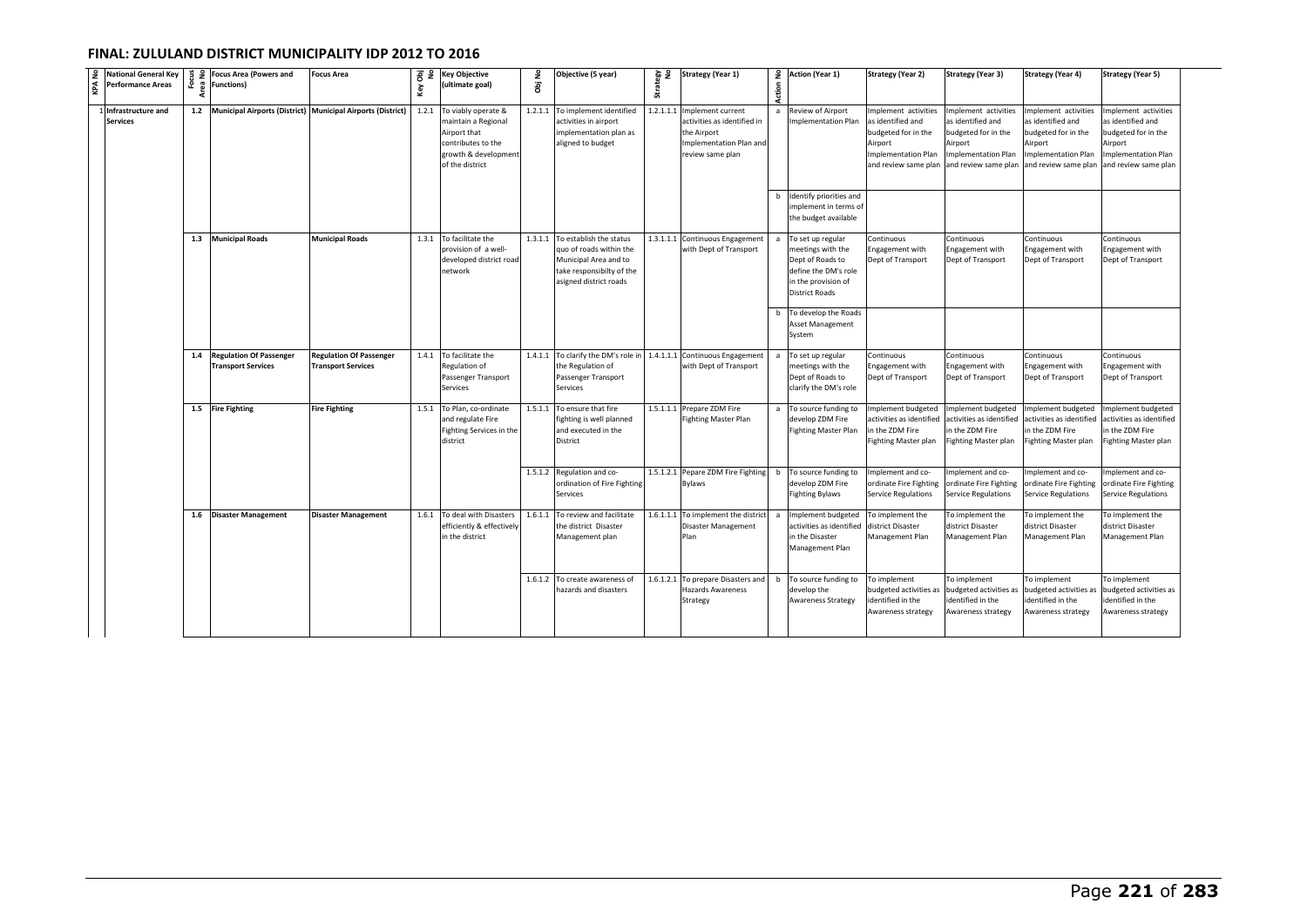| 9 National General Key                    |            | 월 우 Focus Area (Powers and       | Focus Area                       |   | 공 및 Key Objective             |                                      | Objective (5 year)                             | 요 영       | <b>Strategy (Year 1)</b>   | 9 Action (Year 1)                       | <b>Strategy (Year 2)</b> | <b>Strategy (Year 3)</b>                                                            | <b>Strategy (Year 4)</b> | <b>Strategy (Year 5)</b> |
|-------------------------------------------|------------|----------------------------------|----------------------------------|---|-------------------------------|--------------------------------------|------------------------------------------------|-----------|----------------------------|-----------------------------------------|--------------------------|-------------------------------------------------------------------------------------|--------------------------|--------------------------|
| $\overline{\mathbf{a}}$ Performance Areas | <b>.</b> . | <b>Functions</b> )               |                                  | ⊻ | (ultimate goal)               | $\overline{a}$<br>$\overline{\circ}$ |                                                |           |                            |                                         |                          |                                                                                     |                          |                          |
|                                           | 1.7        | Solid Waste                      | Solid Waste                      |   | 1.7.1 To facilitate the       |                                      | 1.7.1.1 To investigate the                     | 1.7.1.1.1 |                            |                                         |                          |                                                                                     | Review IWMP              |                          |
|                                           |            |                                  |                                  |   | effective and efficient       |                                      | feasibility of a regional                      |           |                            |                                         |                          |                                                                                     |                          |                          |
|                                           |            |                                  |                                  |   | removal of solid waste        |                                      | solid waste management                         |           |                            |                                         |                          |                                                                                     |                          |                          |
|                                           |            |                                  |                                  |   |                               |                                      |                                                |           |                            |                                         |                          |                                                                                     |                          |                          |
|                                           | 1.8        | <b>Municipal Health Services</b> | <b>Municipal Health Services</b> |   | 1.8.1 To deliver an effective | 1.8.1.1                              | To deliver an effective                        | 1.8.1.1.1 | Prepare Plan for effective | Prepare Plan for                        |                          | Implement, monitor & Implement, monitor & Implement, monitor & Implement, monitor & |                          |                          |
|                                           |            |                                  |                                  |   | and efficient                 |                                      | environmental municipal                        |           | and efficient Municipal    | effective and efficient Review MHS Plan |                          | Review MHS Plan                                                                     | Review MHS Plan          | <b>Review MHS Plan</b>   |
|                                           |            |                                  |                                  |   | environmental                 |                                      | health service                                 |           | Environmental Health       | Municipal                               |                          |                                                                                     |                          |                          |
|                                           |            |                                  |                                  |   | municipal health              |                                      |                                                |           | Services                   | <b>Environmental Health</b>             |                          |                                                                                     |                          |                          |
|                                           |            |                                  |                                  |   | service                       |                                      |                                                |           |                            | Services                                |                          |                                                                                     |                          |                          |
|                                           | 1.9        | <b>Regional Fresh Produce</b>    | <b>Regional Fresh Produce</b>    |   | 1.9 Investigate the           | 1.9.1.1                              | Investigate the feasiblity 1.9.1.1.1           |           | Prepare Feasibility        | Determine the status Monitor Situation  |                          | <b>Monitor Situation</b>                                                            | <b>Monitor Situation</b> | <b>Monitor Situation</b> |
|                                           |            | <b>Markets &amp; Abattoirs</b>   | <b>Markets &amp; Abattoirs</b>   |   | feasiblity of Fresh           |                                      | of Fresh Produce Markets                       |           | Report on Fresh Produce    | quo (Survey & report)                   |                          |                                                                                     |                          |                          |
|                                           |            |                                  |                                  |   | Produce Markets and           |                                      | and Abattoirs                                  |           | Markets and Abattoirs      | & the DM role                           |                          |                                                                                     |                          |                          |
|                                           |            |                                  |                                  |   | Abattoirs                     |                                      |                                                |           |                            |                                         |                          |                                                                                     |                          |                          |
|                                           |            | 1.10 District Cemeteries         | <b>District Cemeteries</b>       |   | 1.10.1 To ensure that         |                                      | 1.10.1.1 Investigate the feasibility 1.10.1.1. |           |                            |                                         |                          |                                                                                     | <b>Review Cemetery</b>   |                          |
|                                           |            |                                  |                                  |   | sufficient burial space       |                                      | of a Regional Cemetery                         |           |                            |                                         |                          |                                                                                     | Master Plan              |                          |
|                                           |            |                                  |                                  |   | is available within the       |                                      | Site/s                                         |           |                            |                                         |                          |                                                                                     |                          |                          |
|                                           |            |                                  |                                  |   | district                      |                                      |                                                |           |                            |                                         |                          |                                                                                     |                          |                          |

| <b>National General Key</b><br>Performance Areas | <u>ដូ ខ</u><br>ន្ល | <b>Focus Area (Powers and</b><br><b>Functions)</b> | <b>Focus Area</b>       | Obj<br>No<br>Key | <b>Key Objective</b><br>(ultimate goal)     | ObjNo   | Objective (5 year)                                                               | Strategy<br>No | <b>Strategy (Year 1)</b>                                                                                     | £<br>Action | Action (Year 1)                                                                                              | <b>Strategy (Year 2)</b>                                                                                     | <b>Strategy (Year 3)</b>                                                                                     | <b>Strategy (Year 4)</b>                                                                                                       | <b>Strategy (Year 5)</b>                                                                                                                   |
|--------------------------------------------------|--------------------|----------------------------------------------------|-------------------------|------------------|---------------------------------------------|---------|----------------------------------------------------------------------------------|----------------|--------------------------------------------------------------------------------------------------------------|-------------|--------------------------------------------------------------------------------------------------------------|--------------------------------------------------------------------------------------------------------------|--------------------------------------------------------------------------------------------------------------|--------------------------------------------------------------------------------------------------------------------------------|--------------------------------------------------------------------------------------------------------------------------------------------|
| 2 Social and Economic<br><b>Development</b>      |                    | 2.1 District Tourism                               | <b>District Tourism</b> |                  | 2.1.2 To promote tourism in<br>the District | 2.1.2.1 | To create effective<br>Tourism structures and<br>have effective<br>institutional |                | 2.1.2.1.1 Regulary review Tourism<br>section resources                                                       | a           | Review ZDM tourism<br>section (allocate<br>resources)                                                        | Regulary review<br>Tourism section<br>resources                                                              | Regulary review<br>Tourism section<br>resources                                                              | Regulary review<br>Tourism section<br>resources                                                                                | Regulary review<br>Tourism section<br>resources                                                                                            |
|                                                  |                    |                                                    |                         |                  |                                             |         | arrangements in place                                                            |                | 2.1.2.1.2 Revive Tourism Forum                                                                               |             | Review ZDM tourism<br>structures and have<br>scheduled meetings.                                             | Regular ZTF meetings Regular ZTF meetings                                                                    |                                                                                                              | Regular ZTF meetings Regular ZTF meetings                                                                                      |                                                                                                                                            |
|                                                  |                    |                                                    |                         |                  |                                             |         |                                                                                  |                | 2.1.2.1.3 Strengthen TKZN linkages                                                                           | a           | Liaze with TKZN on<br>ongoing basis                                                                          | iaze with TKZN on<br>ongoing basis                                                                           | Liaze with TKZN on<br>ongoing basis                                                                          | Liaze with TKZN on<br>ongoing basis                                                                                            | iaze with TKZN on<br>ongoing basis                                                                                                         |
|                                                  |                    |                                                    |                         |                  |                                             |         |                                                                                  |                | 2.1.2.1.4 Review/update Tourism<br>Sector Plan                                                               | a           | Annual workhshop to<br>update Tourism<br>Sector Plan                                                         | Annual workhshop to<br>update Tourism<br>Sector Plan                                                         | Annual workhshop to<br>update Tourism<br>Sector Plan                                                         | Annual workhshop to<br>update Tourism<br>Sector Plan                                                                           | Annual workhshop to<br>update Tourism<br>Sector Plan                                                                                       |
|                                                  |                    |                                                    |                         |                  |                                             |         |                                                                                  |                | 2.1.2.1.5 To update/maintain the<br>Zululand Tourism<br>Database                                             | a           | Capture new<br>developments and<br>delete closed down                                                        | Capture new<br>developments and<br>delete closed down                                                        | Capture new<br>developments and<br>delete closed down                                                        | Capture new<br>developments and<br>delete closed down                                                                          | Capture new<br>developments and<br>delete closed down                                                                                      |
|                                                  |                    |                                                    |                         |                  |                                             |         | 2.1.2.2 To ensure tourists/<br>potential tourists are<br>aware of our product    |                | 2.1.2.2.1 To update/implement<br>themes/packages<br>website upgrading<br>brochure distribution               | a           | Identify needs and do<br>presentations to<br>roleplayers and<br>implement strategy                           | Identify needs and do<br>presentations to<br>roleplayers and<br>implement strategy                           | Identify needs and do<br>presentations to<br>roleplayers and<br>implement strategy                           | Identify needs and do<br>presentations to<br>roleplayers and<br>implement strategy                                             | Identify needs and do<br>presentations to<br>roleplayers and<br>implement strategy                                                         |
|                                                  |                    |                                                    |                         |                  |                                             |         |                                                                                  |                | 2.1.2.2.2 To train and build<br>capacity                                                                     | b           | To create awareness<br>and to buid capacity<br>communities<br>business sector<br>schools, and<br>councillors | To create awareness<br>and to buid capacity<br>communities<br>business sector<br>schools, and<br>councillors | To create awareness<br>and to buid capacity<br>communities<br>business sector<br>schools, and<br>councillors | To create awareness<br>and to buid capacity<br>on tourism in:<br>communities<br>business sector<br>schools, and<br>councillors | To create awareness<br>and to buid capacity<br>local on tourism in: local<br>communities<br>business sector<br>schools, and<br>councillors |
|                                                  |                    |                                                    |                         |                  |                                             |         | 2.1.2.3 To make Zululand the<br>favourite tourism<br>destination                 |                | 2.1.2.3.1 Regularly update the<br>Zululand Tourism Sector<br>Plan                                            | a           | ZTF to meet annually<br>to update plan and<br>actions                                                        | ZTF to meet annually<br>to update plan and<br>actions                                                        | ZTF to meet annually<br>to update plan and<br>actions                                                        | ZTF to meet annually<br>to update plan and<br>actions                                                                          | ZTF to meet annually<br>to update plan and<br>actions                                                                                      |
|                                                  |                    |                                                    |                         |                  |                                             |         | 2.1.2.4 Safety and Signage                                                       |                | 2.1.2.4.1 Identify needs and<br>implement                                                                    | a           | Identify needs and<br>implement on annual<br>asis                                                            | Identify needs and<br>implement on annual<br>asis                                                            | Identify needs and<br>implement on annua<br>asis                                                             | Identify needs and<br>implement on annual<br>basis                                                                             | dentify needs and<br>mplement on annual<br>asis                                                                                            |
|                                                  |                    |                                                    |                         |                  |                                             |         | 2.1.2.5 Tourism Routes                                                           | 2.1.2.5.1      | Develop/improve the<br>following tourism routes<br><b>Battlefields Route ZBR</b><br>(Birding Route) Route 66 | a           | Regular meetings,<br>workshops and<br>actions                                                                | Regular meetings,<br>workshops and<br>actions                                                                | Regular meetings,<br>workshops and<br>actions                                                                | Regular meetings<br>workshops and<br>actions                                                                                   | Regular meetings,<br>workshops and<br>actions                                                                                              |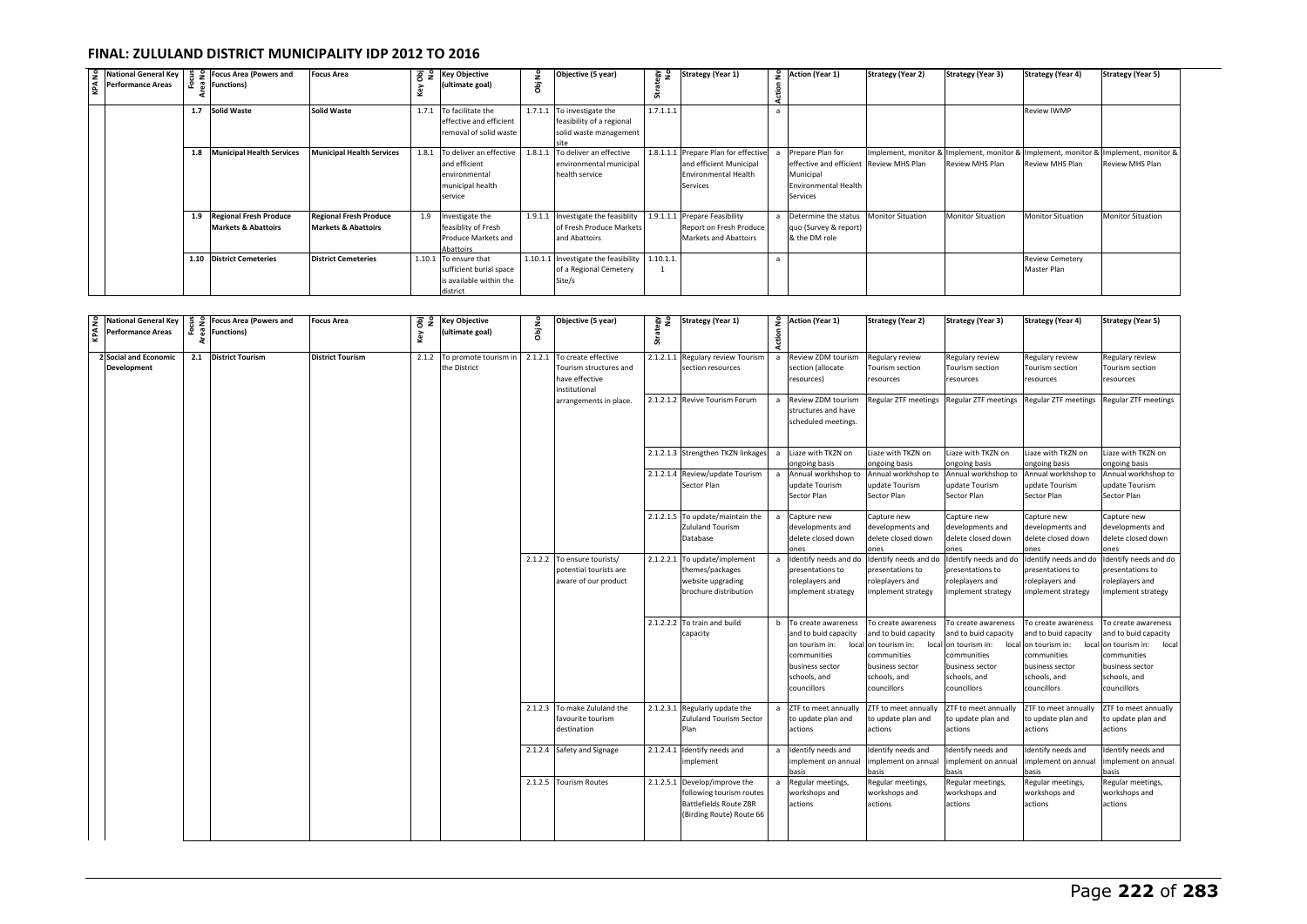| <u>۽</u> | <b>Performance Areas</b>     |     | National General Key   当 9 Focus Area (Powers and<br>운 좀 Functions) | <b>Focus Area</b>            | , ਛੋ ਵੈ | <b>Key Objective</b><br>(ultimate goal)  | å | Objective (5 year)                                                | 중 전 | <b>Strategy (Year 1)</b>             | 9 Action (Year 1)                        | <b>Strategy (Year 2)</b> | <b>Strategy (Year 3)</b>                                       | <b>Strategy (Year 4)</b>                                       | <b>Strategy (Year 5)</b>  |
|----------|------------------------------|-----|---------------------------------------------------------------------|------------------------------|---------|------------------------------------------|---|-------------------------------------------------------------------|-----|--------------------------------------|------------------------------------------|--------------------------|----------------------------------------------------------------|----------------------------------------------------------------|---------------------------|
| ¥.       |                              |     |                                                                     |                              | Key     |                                          | ā |                                                                   |     |                                      |                                          |                          |                                                                |                                                                |                           |
|          | <b>2 Social and Economic</b> | 2.2 | <b>LED</b>                                                          | LED                          | 2.2.1   | To improve the                           |   | 2.2.1.1 To effectively contribute                                 |     | 2.2.1.1.1 Review LED Plan            | a Implement LED plan                     |                          | Monitor & Review the Monitor & Review the Monitor & Review the |                                                                | Monitor & Review the      |
|          | Development                  |     |                                                                     |                              |         | economy of the                           |   | & co-ordinate LED in the                                          |     |                                      |                                          | LED Plan                 | LED Plan                                                       | LED Plan                                                       | <b>LED Plan</b>           |
|          |                              |     |                                                                     |                              |         | district, through the                    |   | District                                                          |     |                                      |                                          |                          |                                                                |                                                                |                           |
|          |                              |     |                                                                     |                              |         | creation of job                          |   | 2.2.1.2 To create LED awareness 2.2.1.2.1 Sensitize the community |     |                                      | Awareness campaigns Building awareness   |                          | <b>Building awareness</b>                                      | <b>Building awareness</b>                                      | <b>Building awareness</b> |
|          |                              |     |                                                                     |                              |         | opportunities and<br>additional economic |   | in the District                                                   |     | about LED                            |                                          |                          |                                                                |                                                                |                           |
|          |                              |     |                                                                     |                              |         | activities                               |   |                                                                   |     |                                      |                                          |                          |                                                                |                                                                |                           |
|          |                              |     |                                                                     |                              |         |                                          |   | 2.2.1.3 To apply for funding for                                  |     | 2.2.1.3.1 Prioritization of projects | <b>Business plans</b>                    | Prioritization of        | Prioritization of                                              | Prioritization of                                              | Prioritization of         |
|          |                              |     |                                                                     |                              |         |                                          |   | ILED                                                              |     |                                      | produced & submitted projects            |                          | projects                                                       | projects                                                       | projects                  |
|          |                              |     |                                                                     |                              |         |                                          |   |                                                                   |     |                                      |                                          |                          |                                                                |                                                                |                           |
|          |                              | 2.3 | <b>HIV/AIDS</b>                                                     | HIV/AIDS                     | 2.3.1   | To reduce the impact                     |   | 2.3.1.1 To create HIV/AIDS                                        |     | 2.3.1.1.1 Review HIV/Aids Plan       | Implement & Monitor Review HIV/Aids Plan |                          |                                                                | Review HIV/Aids Plan Review HIV/Aids Plan Review HIV/Aids Plan |                           |
|          |                              |     |                                                                     |                              |         | of HIV/AIDS                              |   | awareness and education                                           |     |                                      |                                          |                          |                                                                |                                                                |                           |
|          |                              | 2.4 | <b>Youth And Gender</b>                                             | <b>Youth And Gender</b>      | 2.4.1   | To develop and                           |   | 2.4.1.1 To strategically plan                                     |     | 2.4.1.1.1 Regular review the         | Implement & Monitor Regular reiview the  |                          | Regular reiview the                                            | Regular reiview the                                            | Regular reiview the       |
|          |                              |     |                                                                     |                              |         | empower Youth,                           |   | development and                                                   |     | Youth, Gender and                    |                                          |                          | Plan                                                           |                                                                |                           |
|          |                              |     |                                                                     |                              |         | Gender and people                        |   | empowerment initiatives                                           |     | People living with                   |                                          |                          |                                                                |                                                                |                           |
|          |                              |     |                                                                     |                              |         | living with Disability                   |   | for youth and gender                                              |     | Disabilities Plan                    |                                          |                          |                                                                |                                                                |                           |
|          |                              | 2.5 | <b>Community Development</b>                                        | <b>Community Development</b> |         | 2.5.1 The social upliftment              |   | 2.5.1.1 To reduce poverty by                                      |     | 2.5.1.1.1 To investigate new &       | Regular review &                         |                          |                                                                |                                                                |                           |
|          |                              |     |                                                                     |                              |         | of the communities in                    |   | implementing Community                                            |     | review existing social               | implement social                         |                          |                                                                |                                                                |                           |
|          |                              |     |                                                                     |                              |         | ZDM                                      |   | <b>Development Projects</b>                                       |     | upliftment programs                  | upliftment programs                      |                          |                                                                |                                                                |                           |
|          |                              |     |                                                                     |                              |         |                                          |   |                                                                   |     |                                      |                                          |                          |                                                                |                                                                |                           |
|          |                              |     |                                                                     |                              |         |                                          |   |                                                                   |     |                                      |                                          |                          |                                                                |                                                                |                           |

|                       |     | S National General Key   $\frac{9}{7}$ S Focus Area (Powers and | Focus Area               | $\frac{1}{6}$ $\frac{1}{2}$ Key Objective                  | ž | Objective (5 year)       | ೬ ಡ | <b>Strategy (Year 1)</b>          | 9 Action (Year 1)                      | <b>Strategy (Year 2)</b> | <b>Strategy (Year 3)</b>                    | <b>Strategy (Year 4)</b> | <b>Strategy (Year 5)</b>                                                                                         |
|-----------------------|-----|-----------------------------------------------------------------|--------------------------|------------------------------------------------------------|---|--------------------------|-----|-----------------------------------|----------------------------------------|--------------------------|---------------------------------------------|--------------------------|------------------------------------------------------------------------------------------------------------------|
| Performance Areas     |     | <b>Functions</b> )                                              |                          | (ultimate goal)                                            | 콩 |                          |     |                                   |                                        |                          |                                             |                          |                                                                                                                  |
| Institutional         | 3.1 | <b>Employment Equity</b>                                        | <b>Employment Equity</b> | 3.1.1 To transform the                                     |   | 3.1.1.1 To comply with   |     | 3.1.1.1.1 To implement budgeted   | Prioritise activities for To implement |                          | To implement                                | To implement             | To implement                                                                                                     |
| <b>Transformation</b> |     |                                                                 |                          | organisation to comply                                     |   | <b>Employment Equity</b> |     | activities in the                 | implementation                         | budgeted activities in   | budgeted activities in                      | budgeted activities in   | budgeted activities in                                                                                           |
|                       |     |                                                                 |                          | with the Employment                                        |   | Legislation              |     | <b>Employment Equity Plan</b>     |                                        | the Employment           | the Employment                              | the Employment           | the Employment                                                                                                   |
|                       |     |                                                                 |                          | <b>Equity Act</b>                                          |   |                          |     |                                   |                                        | Equity Plan              | Equity Plan                                 | Equity Plan              | Equity Plan                                                                                                      |
|                       |     |                                                                 |                          |                                                            |   |                          |     |                                   |                                        |                          |                                             |                          |                                                                                                                  |
|                       | 3.2 | Skills development &                                            | Skills development &     | 3.2.1 To develop capacity in 3.2.1.1 To comply with Skills |   |                          |     | 3.2.1.1.1 Review Workplace Skills | To source funding to To implement      |                          | To implement                                | To implement             | To implement                                                                                                     |
|                       |     | capacity building                                               | capacity building        | the organisation for                                       |   | Development Legislation  |     | Plan                              |                                        |                          |                                             |                          | review and implement budgeted activities as budgeted activities as budgeted activities as budgeted activities as |
|                       |     |                                                                 |                          | effective service                                          |   |                          |     |                                   | a Workplace Skills                     | identified in the        | identified in the                           | identified in the        | identified in the                                                                                                |
|                       |     |                                                                 |                          | delivery                                                   |   |                          |     |                                   | Plan                                   | Workplace Skills Plan    | Workplace Skills Plan Workplace Skills Plan |                          | Workplace Skills Plan                                                                                            |
|                       |     |                                                                 |                          |                                                            |   |                          |     |                                   |                                        |                          |                                             |                          |                                                                                                                  |
|                       |     |                                                                 |                          |                                                            |   |                          |     |                                   |                                        |                          |                                             |                          |                                                                                                                  |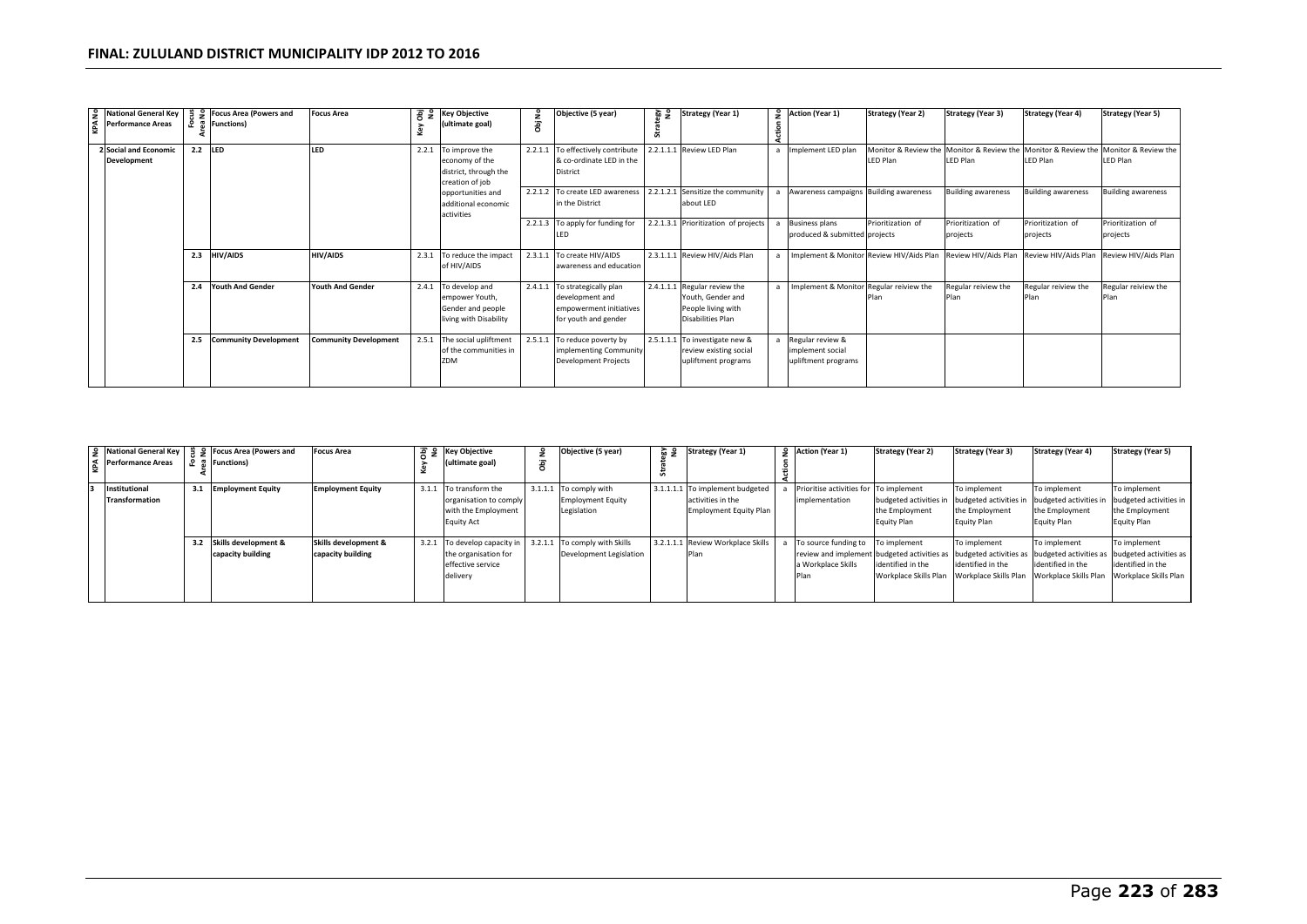| $\frac{9}{4}$ National General Key<br>Performance Areas | ទី គ | e Focus Area (Powers and<br><b>Functions</b> ) | <b>Focus Area</b>                           | Obj<br>No<br>Key | <b>Key Objective</b><br>(ultimate goal) | å<br>ā  | Objective (5 year)                                                                                            | 음 쎥<br>Strat | <b>Strategy (Year 1)</b>                                                                                                   | Action         | 2 Action (Year 1)                                                                                            | <b>Strategy (Year 2)</b>                                                                                             | <b>Strategy (Year 3)</b>                                                                                              | <b>Strategy (Year 4)</b>                                                                                             | <b>Strategy (Year 5)</b>                                                                                              |
|---------------------------------------------------------|------|------------------------------------------------|---------------------------------------------|------------------|-----------------------------------------|---------|---------------------------------------------------------------------------------------------------------------|--------------|----------------------------------------------------------------------------------------------------------------------------|----------------|--------------------------------------------------------------------------------------------------------------|----------------------------------------------------------------------------------------------------------------------|-----------------------------------------------------------------------------------------------------------------------|----------------------------------------------------------------------------------------------------------------------|-----------------------------------------------------------------------------------------------------------------------|
| 4 Financial<br>Management                               |      | 4.1 Sound Financial<br>Management              | <b>Sound Financial</b><br><b>Management</b> | 4.1.1            | To promote good<br>financial practices  | 4.1.1.1 | To improve revenue<br>collection                                                                              | 4.1.1.1.1    | Implement current credit<br>control and debt<br>collection policy and<br>bylaws & Review same<br>policy and bylaws         |                | <b>Identify long</b><br>outstanding<br>consumers and apply<br>restrictions                                   | Implement current<br>credit control and<br>debt collection policy<br>and bylaws & Review<br>same policy and<br>vlaws | Implement current<br>credit control and<br>debt collection policy<br>and bylaws & Review<br>same policy and<br>bylaws | mplement current<br>credit control and<br>debt collection policy<br>and bylaws & Review<br>same policy and<br>bylaws | Implement current<br>credit control and<br>debt collection policy<br>and bylaws & Review<br>same policy and<br>bylaws |
|                                                         |      |                                                |                                             |                  |                                         |         | 4.1.1.2 To produce accurate<br>statements                                                                     |              | 4.1.1.2.1 Prepare a schedule of all<br>reconciliations to be<br>performed                                                  |                | Reconcile accounts on<br>a monthly basis                                                                     | Review schedule of<br>econciliatins and<br>monitor performance<br>of existing<br>reconciliations                     | Review schedule of<br>reconciliatins and<br>monitor performance<br>of existing<br>reconciliations                     | Review schedule of<br>reconciliatins and<br>monitor performance<br>of existing<br>reconciliations                    | Review schedule of<br>reconciliatins and<br>monitor performance<br>of existing<br>reconciliations                     |
|                                                         |      |                                                |                                             |                  |                                         |         | 4.1.1.3 To process payments in<br>time                                                                        |              | 4.1.1.3.1 Develop an invoice<br>tracking system                                                                            | $\overline{a}$ | Monitor payment of<br>invoices on a monthly<br>basis                                                         | Pay creditors in<br>accordance with the<br>Tacking system<br>deadlines                                               | Pay creditors in<br>accordance with the<br>Tacking system<br>deadlines                                                | Pay creditors in<br>accordance with the<br>Tacking system<br>deadlines                                               | Pay creditors in<br>accordance with the<br>Tacking system<br>deadlines                                                |
|                                                         |      |                                                |                                             |                  |                                         |         | 4.1.1.4 To complete and submit<br>accurate annual financial<br>statements within the<br>specified time period | 4.1.1.4.1    | Prepare a time schedule<br>of all reconciliations to<br>be performed to prepare<br>AFS timely (in<br>compliance with MFMA) |                | Prepare accurate<br>monthly management<br>accounts                                                           | mplement the AFS<br>preparation time<br>schedule                                                                     | Implement the AFS<br>preparation time<br>schedule                                                                     | mplement the AFS<br>preparation time<br>schedule                                                                     | Implement the AFS<br>preparation time<br>schedule                                                                     |
|                                                         |      |                                                |                                             |                  |                                         |         | 4.1.1.5 To complete a budget<br>within the specified time<br>period                                           |              | 4.1.1.5.1 Develop a budget time<br>table in line with the IDP<br>Process Plan                                              |                | a Adhere to set dates on Implement and review Implement and review Implement and review Implement and review |                                                                                                                      | the budget time table the budget time table the budget time table the budget time table the budget time table         |                                                                                                                      |                                                                                                                       |
|                                                         |      |                                                |                                             |                  |                                         |         | 4.1.1.6 To have an effective<br><b>Auditing Function</b>                                                      |              | 4.1.1.6.1 Develop an internal Audit<br>nlan                                                                                | $\overline{a}$ | Implement the<br>Internal Audit Plan                                                                         | Develop an internal<br>Audit plan                                                                                    | Develop an internal<br>Audit plan                                                                                     | Develop an internal<br>Audit plan                                                                                    | Develop an internal<br>Audit plan                                                                                     |
|                                                         |      |                                                |                                             |                  |                                         |         |                                                                                                               |              | 4.1.1.6.2 Develop a risk register                                                                                          |                | a Clear items identified<br>in the risk register                                                             |                                                                                                                      | Develop a risk register Develop a risk register Develop a risk register Develop a risk register                       |                                                                                                                      |                                                                                                                       |
|                                                         |      |                                                |                                             |                  |                                         |         |                                                                                                               |              | 4.1.1.6.3 Ensure effective Audit<br>Committee function                                                                     | a              | Monitor performance<br>of Audit Committee                                                                    |                                                                                                                      |                                                                                                                       |                                                                                                                      |                                                                                                                       |
|                                                         |      |                                                |                                             |                  |                                         |         | 4.1.1.7 To develop a Financial<br>Plan (i.e. Budget Process<br>and Time Table)                                | 4.1.1.7      | Review and implement<br>the current Financial Plan                                                                         |                | a Allocate budget<br>according to IDP<br>priorities                                                          | Review and<br>mplement the current<br><b>Financial Plan</b>                                                          | Review and<br>implement the current implement the current<br><b>Financial Plan</b>                                    | Review and<br><b>Financial Plan</b>                                                                                  | Review and<br>implement the current<br>Financial Plan                                                                 |